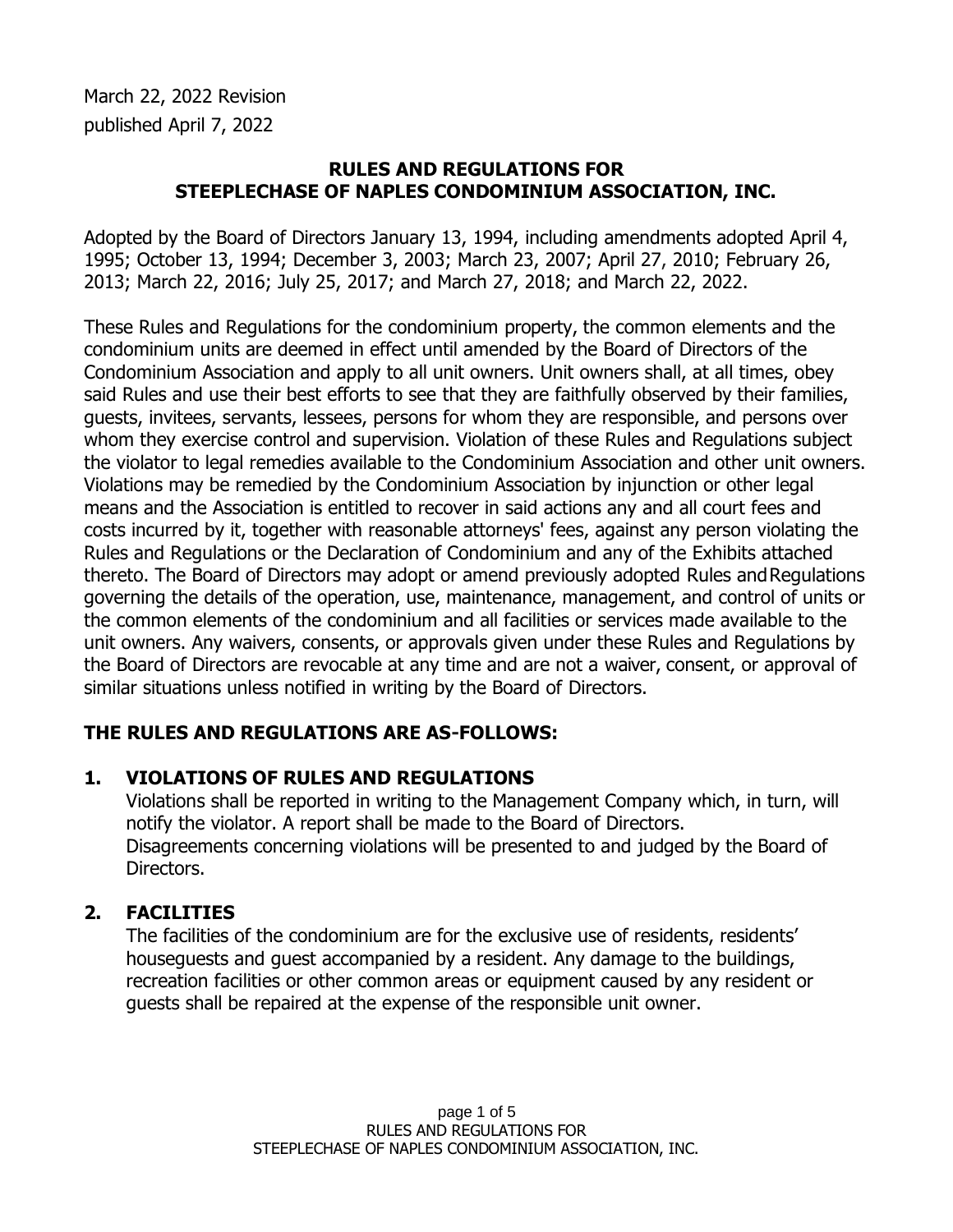## **3. NOISE**

No resident or guest shall make or permit any disturbing noises that will interfere with the rights, comfort or convenience of unit owners.

# **4. PETS**

- 4.1 Each unit may have one dog or one cat not to exceed 25 pounds in weight. Pets are to be on a leash when on the common elements.
- 4.2 Owners must clean up after pets when outside of unit.
- 4.3 Guests & tenants may not have pets of any kind.

## **5. CHILDREN**

Reasonable supervision must be exercised when children are playing on the grounds and in the pool area.

## **6. EXTERIOR APPEARANCE**

- 6.1 The exterior of the condominium shall not be modified without prior consent of the Board of Directors.
- 6.2 No sign, notice or advertisement shall be inscribed or exposed on or at any window or other part of the condominium.
- 6.3 Garage doors should be kept closed except when exiting or entering the unit or when occupied.
- 6.4 No adding, removing or replacing trees, plants or shrubs, modifying or preparing new beds. A maximum of two pots containing flowers may be placed by the front door of the unit. These are to be placed inside when the unit owner leaves the area for the summer season or in the event of a tropical storm. Unit owners may plant low flowering annuals (18" or less in height) along the periphery of existing beds in the common area surrounding their units. Annual plants in beds must be removed before owner leaves the area for the summer season. Any planting or action by the owner causing expense to the Association to correct will be paid for by the owner. Only orchids are allowed to hang in the trees. If not permanently attached to the tree they must be removed in the case of a tropical storm.
- 6.5 No statuary, fountains, wind chimes, planters, benches, bird feeders, shepherd hooks allowed in the common/limited common areas without prior consent of the Board of Directors.
- 6.6 Please refer all queries and requests in writing to the Landscape Committee and not directly to the landscaper. The landscaper is not responsible to any one individual; rather he works for the entire development per instructions from the Landscape Committee and the Board of Directors.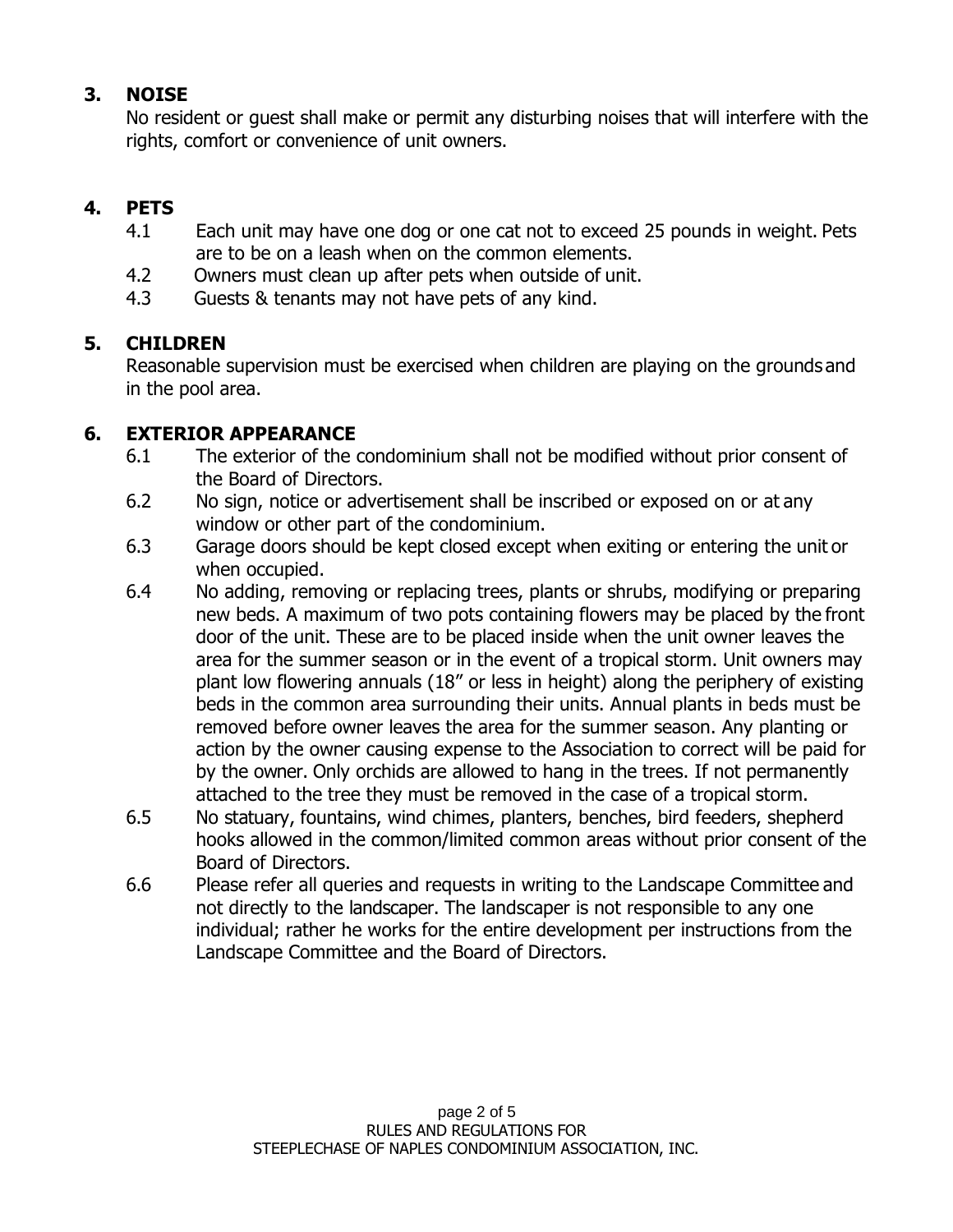## **7. TRASH**

- 7.1 All household trash shall be bagged and deposited in the dumpster.
- 7.2 All garden clippings and plant material shall be bagged and placed by the north side of the dumpster building.
- 7.3 All cartons and boxes must be broken down and flattened prior to placing in the dumpster.

## **8. KEYS**

Each condominium unit owner shall deposit keys (door, deadbolts, screen door) and codes to disarm burglar alarms with the Management Company. Keys will be kept in a safe place.

# **9. ROOFS**

No one is permitted on the roof for any purpose.

# **10. PARKING AND VEHICLES**

- 10.1 No vehicle shall be parked in a manner as to impede or prevent access to another owner's garage or to any parking space.
- 10.2 No vehicle shall occupy an overnight parking space unless the owner/driver is on the premises.
- 10.3 No parking on the roadway or grass per Fire Department access code.
- 10.4 Units with more than one vehicle should use their garage and driveway, or avail themselves of extra parking spots on the North side.
- 10.5 Trucks of any kind are not permitted on Steeplechase property other than service vehicles temporarily present on business.

# **11. EXTENDED ABSENCE**

- 11.1 When a unit is to be left unoccupied for a week or longer, the owner shall leave contact information with the Management Company or in a conspicuous place in the unit.
- 11.2 The incoming water valve to the unit must be shut off if the unit is to be unoccupied for 48 hours or more.
- 11.3 During the hurricane season, owners shall secure the lanai by closing hurricane shutters or removing all furniture. Decorative items on the common elements (e.g. planters and statuary) shall also be removed.
- 11.4 If guests occupy a unit during the owner's absence, the owner shall complete the "Notice of Occupancy" form and send it to the Management Company.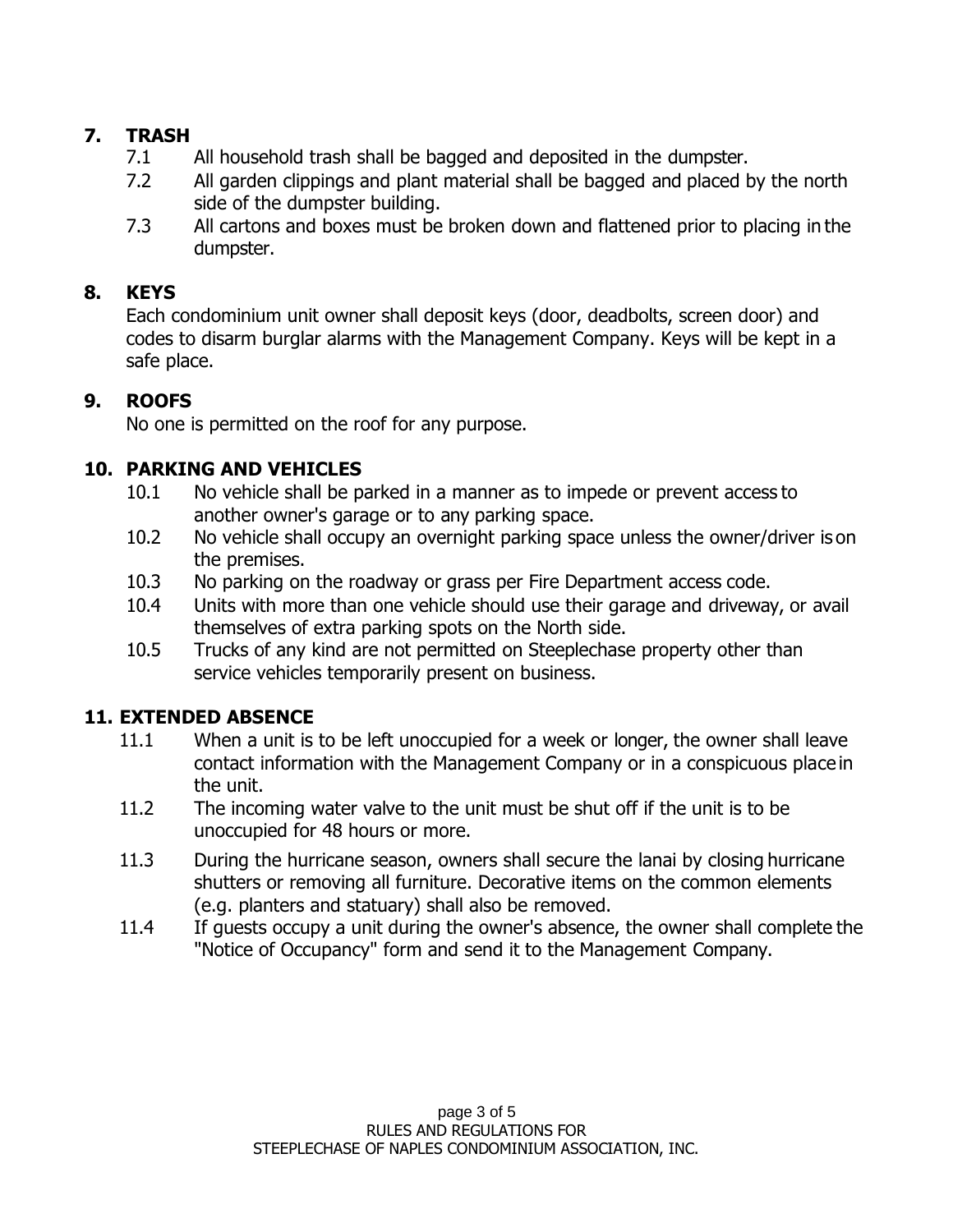## **12. SWIMMING POOL**

- 12.1 Members and guests use the swimming pool at their own risk. All shall obey posted rules.
- 12.2 The pool and spa can be used between dawn and dusk.
- 12.3 Pets are forbidden in the pool area.
- 12.4 No glassware is permitted in the pool areas and no food or beverages are allowed within four feet of the pool or spa.
- 12.5 Beach umbrellas shall be put down after use and furniture arranged properly. Pool furniture must be protected to prevent contact with suntan oils orlotions.
- 12.6 A child who is not potty-trained cannot be in the pool or spa unless wearing swim diapers.

### **13. POOL HOUSE**

The pool house may be reserved by a unit owner. Requests for such use shall be made to the Association President who will post the approved request on the bulletin board. The pool house must be in as good or better condition than it was before use.

### **14. OUTDOOR COOKING APPLIANCES**

In compliance with Collier County Fire Code, no charcoal burners or gas fired cooking grills may be lighted or stored within 10 feet of any building. LP gas cylinders in excess of 2.7 lbs. shall not be stored within 10 feet of any building.

#### **15. REPAIRS TO INTERIOR COMMON ELEMENTS**

Any damage to a unit that an owner feels is the responsibility of the association must be reported in writing to the Board of Directors before any repair work is begun. The Board of Directors shall investigate the damage and if it is determined the association is responsible, the Board shall make arrangement to promptly repair the damage. If it is determined the association is not responsible, then it will be the responsibility of the unit owner to arrange and pay for any repair work. Any cost of repairs done without notifying the Board, whether the responsibility of the association or not, shall be the responsibility of the unit owner. In the event of an emergency, where a unit owner is unable to contact the Board of Directors or the Management Company, and it is necessary to make immediate repairs to prevent additional damage, the unit owner may arrange to make only those repairs necessary to prevent such additional damage. Such repairs shall in no way permanently alter the design or construction of any building.

#### **16. GARAGE AND ESTATE SALES**

Garage and estate sales are prohibited on Steeplechase property.

## **17. SMOKING**

Smoking is not allowed in the clubhouse or at the pool area.